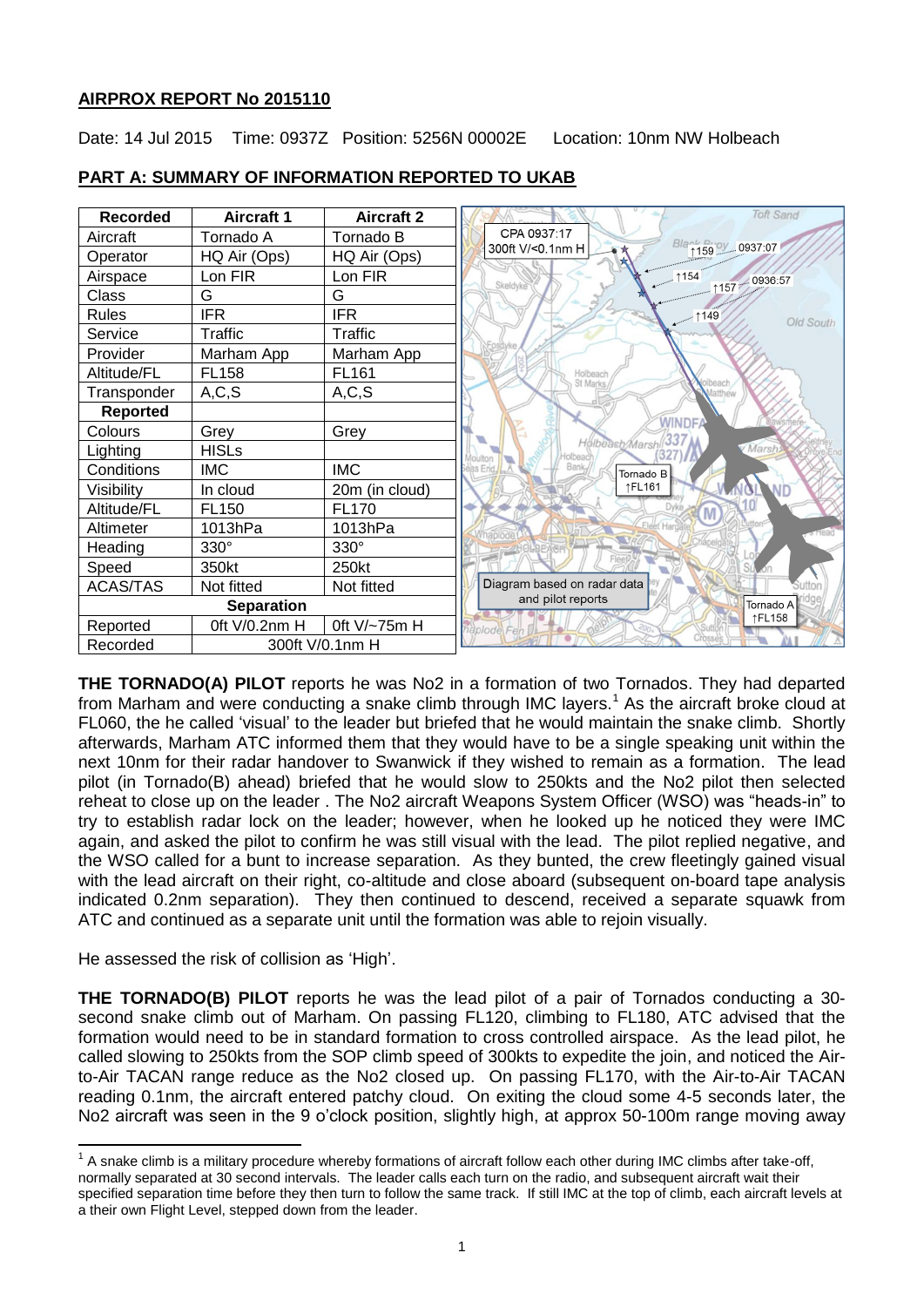from the lead aircraft, at which point the aircraft entered cloud again. With the formation now split again, and in IMC, a separate transit altitude through the airway was requested from ATC.

He assessed the risk of collision as 'Medium'.

#### **Factual Background**

The weather at Marham was reported as:

METAR EGYM 140850Z 29003KT 7000 HZ FEW010 SCT014 BKN015 18/15 Q1016 GRN NOSIG

#### **Analysis and Investigation**

#### **Military ATM**

The Airprox occurred between two Tornados (Fang formation) under a Traffic Service from RAF Marham. The Marham controller was in the process of handing over Fang to RAF (U) Swanwick at the time of the Airprox.

Portions of the tape transcript between Fang and Marham Approach (RA) are below:

| From      | To        | <b>Speech Transcription</b>                                                                                                                |  |  |
|-----------|-----------|--------------------------------------------------------------------------------------------------------------------------------------------|--|--|
| Fang      | <b>RA</b> | Approach Fang one passing fifteen hundred feet requesting Deconfliction<br>Service.                                                        |  |  |
| RA        | Fang      | Fang one Marham Approach identified Deconfliction Service reduced climb<br>flight level one eight zero own navigation.                     |  |  |
| Fang      | <b>RA</b> | Deconfliction service reduced climb flight level one eight zero own<br>navigation Fang one flight.                                         |  |  |
| <b>RA</b> | Fang      | Fang one are you urgh happy MARSA <sup>2</sup> with Fang two?                                                                              |  |  |
| RA        | Fang      | Fang one flight what heading are you rolling out on?                                                                                       |  |  |
| Fang      | RA        | Three three zero fang one flight.                                                                                                          |  |  |
| RA        | Fang      | Fang one flight roger.                                                                                                                     |  |  |
| <b>RA</b> | Fang      | Fang one are you happy with MARSA Fang two?                                                                                                |  |  |
| Fang      | RA        | Affirm Fang one.                                                                                                                           |  |  |
| RA        | Fang      | Fang one roger, report holding hands. <sup>3</sup>                                                                                         |  |  |
| Fang      | RA        | Wilco Fang one.                                                                                                                            |  |  |
| RA        | Fang      | Fang one flight I will need you holding hands within the next one zero miles<br>to hand you over to Swanwick.                              |  |  |
| Fang      | <b>RA</b> | Copied Fang one.                                                                                                                           |  |  |
| RA.       | Fang      | Fang one flight there is traffic to the west one zero miles believed to be a<br>threeship or fourship of Typhoons coordinated to the west. |  |  |
| Fang      | <b>RA</b> | Copied and Fang one is holding hands.                                                                                                      |  |  |
| <b>RA</b> | Fang      | Fang one roger.                                                                                                                            |  |  |
| RA        | Fang      | Fang one flight traffic twelve o clock one five miles opposite direction<br>indicating flight level one three zero.                        |  |  |
| Fang      | <b>RA</b> | Looking Fang one.                                                                                                                          |  |  |
| RA        | Fang      | Fang two squawk standby.                                                                                                                   |  |  |
| ???       | ???       | Passing one seven zero now.                                                                                                                |  |  |
| RA        | Fang      | Fang one flight continue with Swanwick mil two five nine decimal six zero.                                                                 |  |  |
| Fang      | RA        | Two five nine six zero fang one flight.                                                                                                    |  |  |

 2 MARSA - Military Accepts Responsibility for Separation of Air Systems.

 $3$  'Holding hands' is a military term for flying in formation.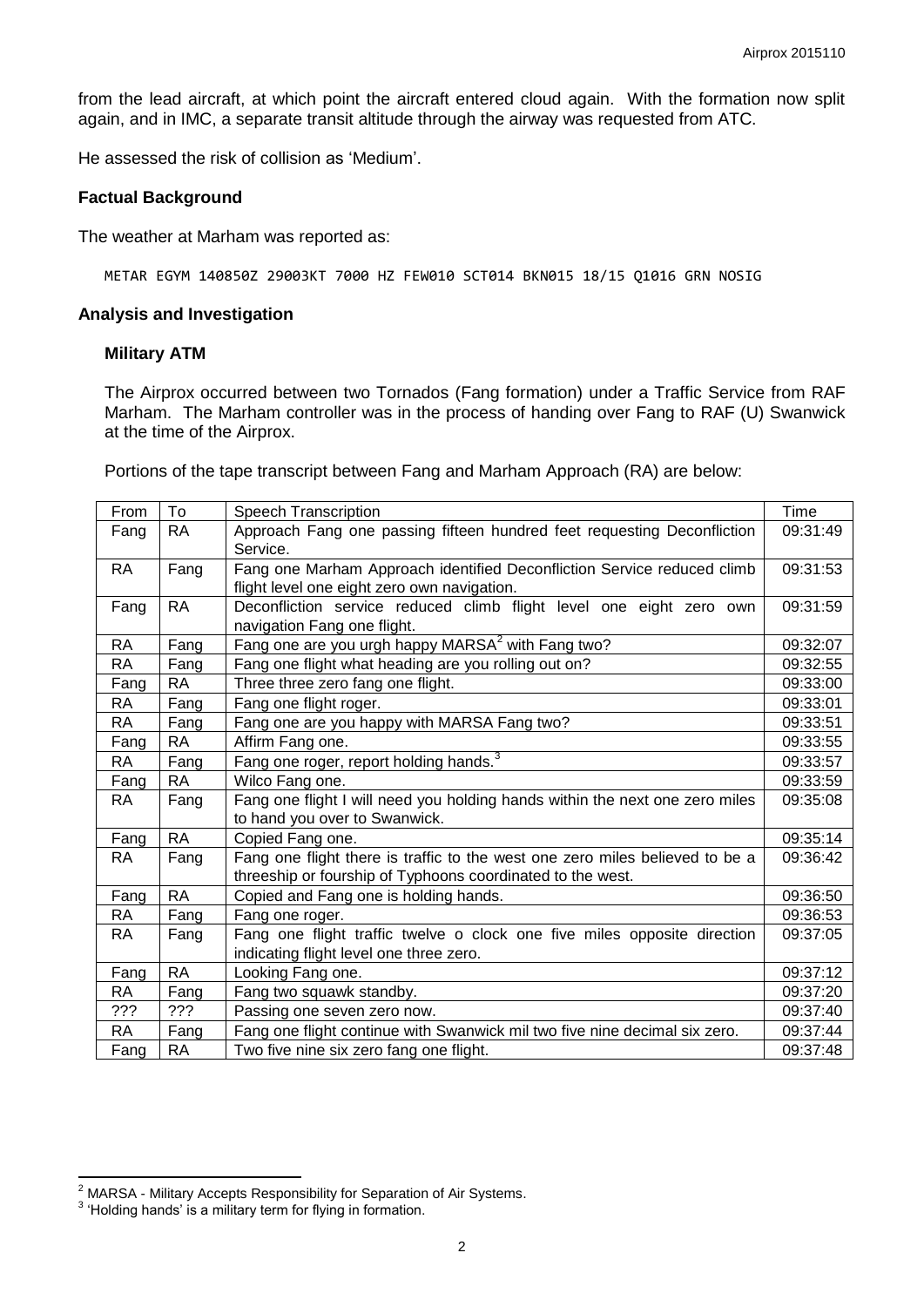At 0936:44 (Figure 1), Fang can be viewed in trail.



Figure 1: Geometry at 0936:44 (Fang 1 squawk 6074; Fang 2 squawk 3542).

Figure 2 at 0937:01 shows Fang 2 closing at 450 knots.



Figure 2: Fang 2 closing at 0937:01.

At CPA, the aircraft were showing 0.1nm horizontal separation and 300ft vertical separation, at 0937:18 (Figure 3).



Figure 3: CPA at 0937:18.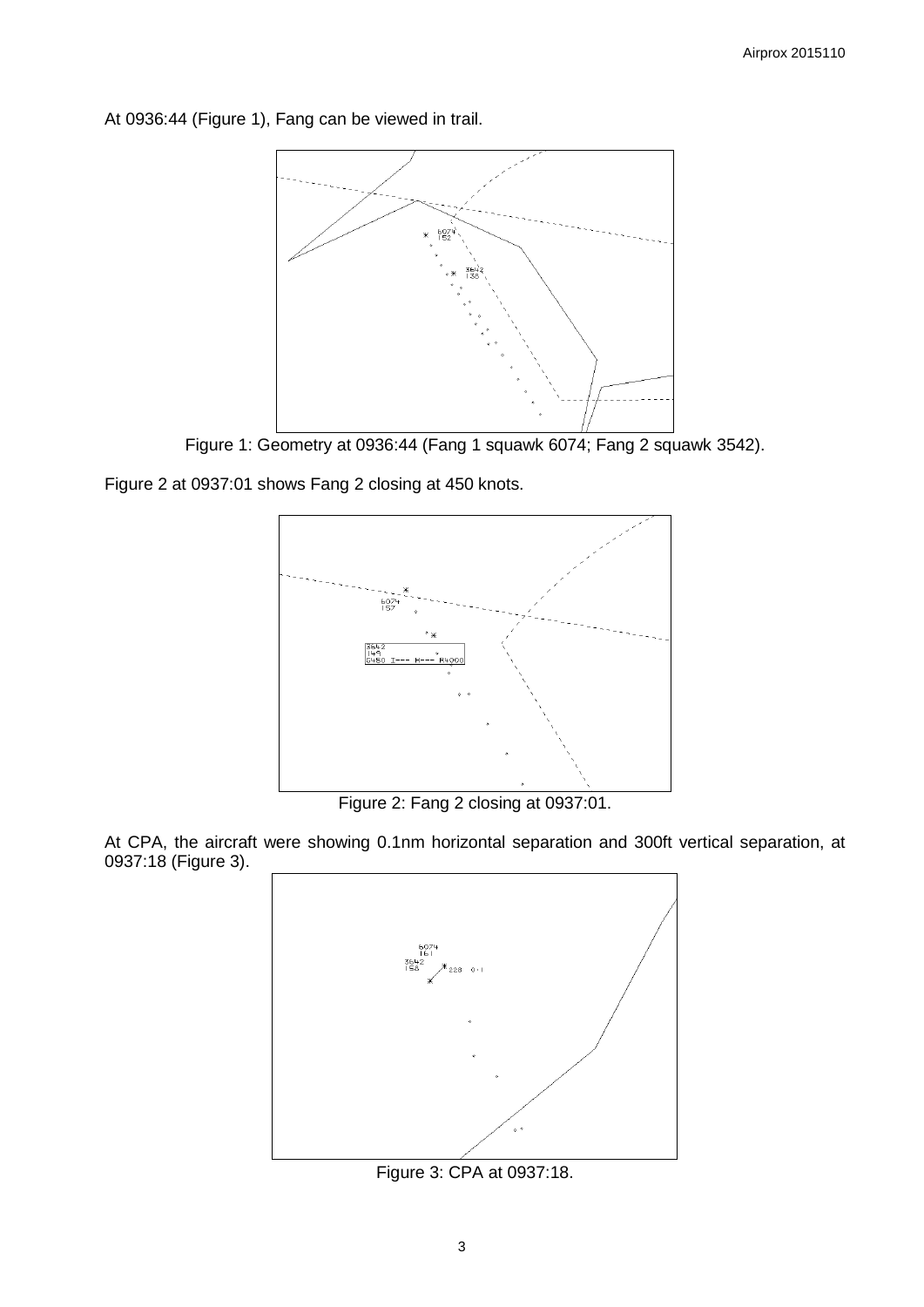Marham Approach applied a reduced Deconflcition Service in the climb to FL180. The controller checked that the flight were content with Military Accepts Responsibility for Separation of Air Systems (MARSA). MARSA is defined as, "Within a formation of military Air Systems the formation leader is responsible for separation between units comprising the formation."<sup>4</sup> Following agreement of MARSA, the controller would not be expected to deconflict the two elements within Fang formation. The regulations also state that, "Prior to a formation entering CAS, controllers will obtain confirmation on RT that all formation elements are contained within 1 nm laterally and longitudinally for military Air Systems and are at the same level."<sup>5</sup> By confirming that the formation were 'holding hands', the controller was confirming that the crew were complying with formation procedures for controlled airspace.

The controller's responsibility was for deconflicting Fang with other aircraft and not within the formation. The request for the formation to close was based on the requirements to cross controlled airspace.

#### **UKAB Secretariat**

Both pilots shared an equal responsibility for collision avoidance and not to operate in such proximity to other aircraft as to create a collision hazard<sup>6</sup>. SERA rules for formation flights are as follows:

Aircraft shall not be flown in formation except by pre-arrangement among the pilots-in-command of the aircraft taking part in the flight and, for formation flight in controlled airspace, in accordance with the conditions prescribed by the competent authority. These conditions shall include the following:

(a) one of the pilots-in-command shall be designated as the flight leader;

(b) the formation operates as a single aircraft with regard to navigation and position reporting;

(c) separation between aircraft in the flight shall be the responsibility of the flight leader and the pilots-incommand of the other aircraft in the flight and shall include periods of transition when aircraft are manoeuvring to attain their own separation within the formation and during join-up and breakaway; and

(d) for State aircraft a maximum lateral, longitudinal and vertical distance between each aircraft and the flight leader in accordance with the Chicago Convention. For other than State aircraft a distance not exceeding 1 km (0,5 nm) laterally and longitudinally and 30 m (100 ft) vertically from the flight leader shall be maintained by each aircraft.

# **Comments**

#### **HQ Air Command**

This incident led to a detailed investigation on the Unit concerned and a number of recommendations have been made. The snake climb procedure, when correctly flown, is a valid IMC formation procedure. However, deviation from pre-briefed parameters will invariably increase the likelihood of misunderstanding unless clear direction is forthcoming from the formation leader. Furthermore, as the joining aircraft there should always be an 'escape plan' (lateral or vertical separation) and this should be vocalised within the crew. Following the investigation, a review of the Tornado Force handbook covering snake climb and radar trail procedures has been undertaken and snake climbs are being considered for inclusion within the Tornado simulator syllabus. This incident is also used as an example when delivering Human Factors and Crew Resource Management training to the Tornado Force.

 $\overline{a}$ 

<sup>4</sup> MAA RA 3234(1) para2.

<sup>5</sup> MAA RA 3234(1) para 8.

<sup>6</sup> SERA.3205 Proximity.

<sup>7</sup> SERA.3135 Formation Flights